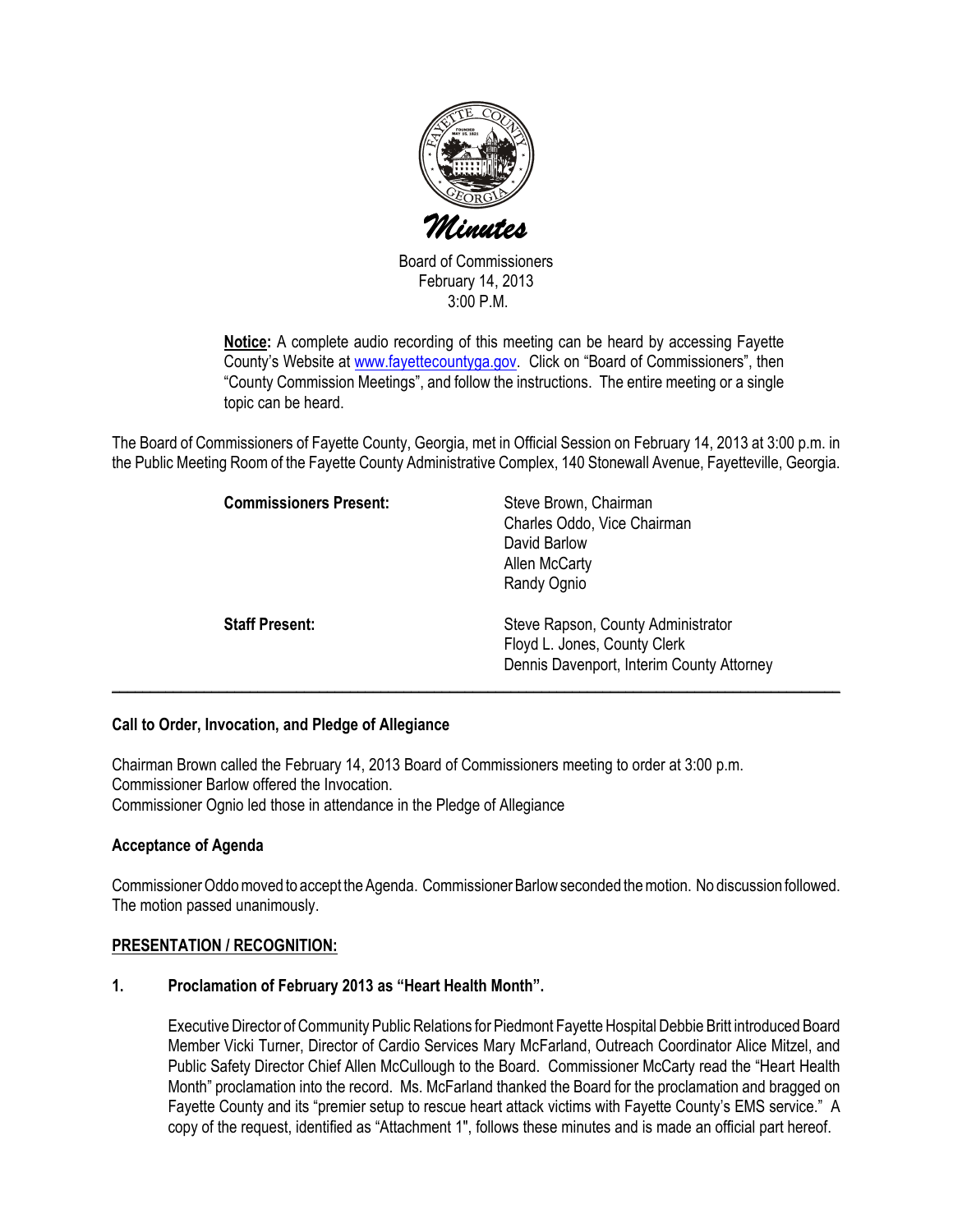## 2. Presentation of the Government Finance Officers Association Distinguished Budget Award for Fayette County's annual budget document for the fiscal year beginning July 1, 2011 and ending June 30, 2012.

Finance Director Mary Holland and Budget Officer Sergio Acevedo accepted the Government Finance Officers Association Distinguished Budget Award on behalf of the Fayette County Finance Department. A copy of the request, identified as "Attachment 2", follows these minutes and is made an official part hereof.

## 3. Presentation of the Government Finance Officer's Association Certificate of Achievement for Excellence in Financial Reporting for both Fayette County's and Fayette County's Water System Comprehensive Annual Financial Reports (CAFR) for the fiscal year ended June 30, 2011.

Finance Director Mary Holland and Budget Officer Sergio Acevedo accepted the Government Finance Officers Association Certificate of Achievement for Excellence in Financial Reporting on behalf of the Fayette County Finance Department.

County Administrator Rapson noted that both awards are "big deals" and that he appreciated the work involved to make them possible since they are not just given away. A copy of the request, identified as "Attachment 3", follows these minutes and is made an official part hereof.

## 4. Presentation by Fayette County's auditing firm, Nichols, Cauley & Associates, LLC. of the results of the Fiscal Year 2012 annual audit.

Finance Director Mary Holland introduced Audit Partner William Sammons and Audit Manager Greg Chapman, both with Nichols, Cauley & Associates, LLC. Ms. Holland reminded the Board that the County just completed its annual audit for Fiscal Year ending June 30, 2012, and that both gentlemen were present to present their information. The information was presented to the Board by both Mr. Sammons and Mr. Chapman.

Commissioner Barlow asked Mr. Sammons and Mr. Chapman if the forecasted amongst themselves for what the future of Fayette County might be such as an increase in the economy. Mr. Sammons and Mr. Chapman said they have a sense that things are improving and that the FDIC indicated that property values were stabilizing and increasing in some areas. They added that predicting the future was like a horse race that was too close to call, but then concluded saying they had not engaged in specific forecasting. A copy of the request, identified as "Attachment 4", follows these minutes and is made an official part hereof.

# PUBLIC COMMENT:

Dot Ensley: Ms. Dot Ensley spoke about an initiative she was promoting to help families in Adairsville, Georgia who were recently impacted by tornadoes. She called on Fayette citizens to provide new supplies to First Baptist Church in Fayetteville and Peachtree City Christian Church, and to travel to Adairsville on Saturday, February 23, 2013 with others from Fayette County to distribute the new supplies.

Warren Oddo: Mr. Warren Oddo asked the Board to consider placing its meetings online. He also suggested that the Board could allow for informal public comments or online feedback. County Administrator Rapson replied that he was holding a draft of a Request for Proposals (RFP) for audio-video capabilities that do exactly what Mr. Oddo was requesting.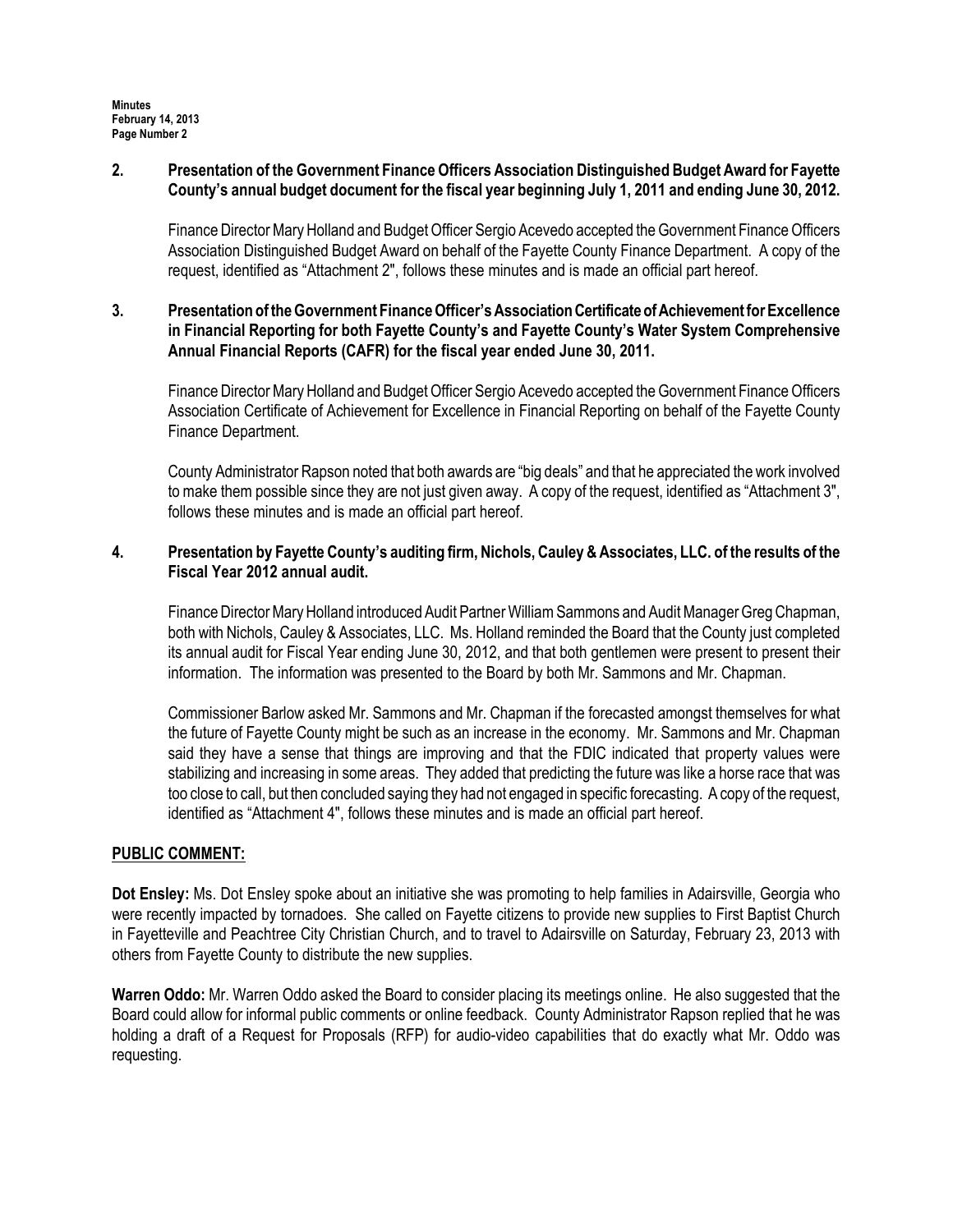#### Minutes February 14, 2013 Page Number 3

Mrs. Tachikawa: Mrs. Tachikawa informed the Board that she has seven dogs in her house, and has been notified that she will likely have to relocate several of them. She appealed to the Board to find a way to allow her to her dogs, perhaps by allowing her to have a kennel license, or have time to foster the dogs until they find good homes. Chairman Brown said Attorney Dennis Davenport would review Mrs. Tachikawa's information to determine what the possibilities, and he said someone would contact her the next day.

Bob Sitz: Mr. Sitz reminded the Board that he has asked each Commissioner to look at the County's animal control statutes in total. He repeated his request and asked the Board to form a citizens' advisory group to study the issue. He suggested that cases like Mrs. Tachikawa's and others could be "put on hiatus" until the citizens' advisory group reached a decision. He said he did not agree totally with the Board's earlier action on the issue since he thought it was discriminatory against those in the rest of the county who has animals.

# CONSENT AGENDA:

Commissioner Oddo moved to approve Consent Agenda Items 5-8. Commissioner McCarty seconded the motion. No discussion followed. The motion passed unanimously.

- 5. Approval of staff's request to accept a proposed amendment to extend an existing Intergovernmental Agreement between the Town of Tyrone and Fayette County, Georgia for an additional eight (8) months, and to include a provision for use of a borrow pit at Handley Park. A copy of the request and Intergovernmental Agreement, identified as "Attachment 5", follow these minutes and are made an official part hereof.
- 6. Approval of the Water System Director's recommendation to award Bid #868-Water Distribution Parts, consisting of six contracts in an aggregate amount of \$259,580.00, to six companies that were low bidders on items used by the Fayette County Water System for water distribution, and authorization for the Chairman to sign the contracts contingent upon the County Attorney's review. A copy of the request, identified as "Attachment 6", follows these minutes and is made an official part hereof.
- 7. Approval of the Water Committee's recommendation to award both the base bid and an additive alternate bid for the Landscaping at Lake McIntosh to the low bidder, Steadham Grading, Inc., in an aggregate amount of \$78,268.78, and authorization for the Chairman to sign the contract contingent upon the County Attorney's review. A copy of the request, identified as "Attachment 7", follows these minutes and is made an official part hereof.
- 8. Approval of the January 22, 2013 Special Called Meeting Minutes, the January 24, 2013 Board of Commissioners Meeting Minutes, and the January 29, 2013 Special Called Meeting Minutes.

# NEW BUSINESS:

9. Consideration of the City of Fayetteville's request to annex a 0.51 acre lot located at 104 Ellis Road in Land District 5, and to rezone said lot from C-H (Commercial Highway) to C-3 (Highway Commercial).

Community Development Director Pete Frisina said the request involved a remnant parcel that sits behind a lot across the street from where Zaxby's restaurant is located. He said that Jan Trammel used to have an office next to the lot in consideration. He said the parcel in question was located at the corner of Walker Parkway and Ellis Road, that it has nothing on it, and was thought to be have been annexed back in a mass annexation in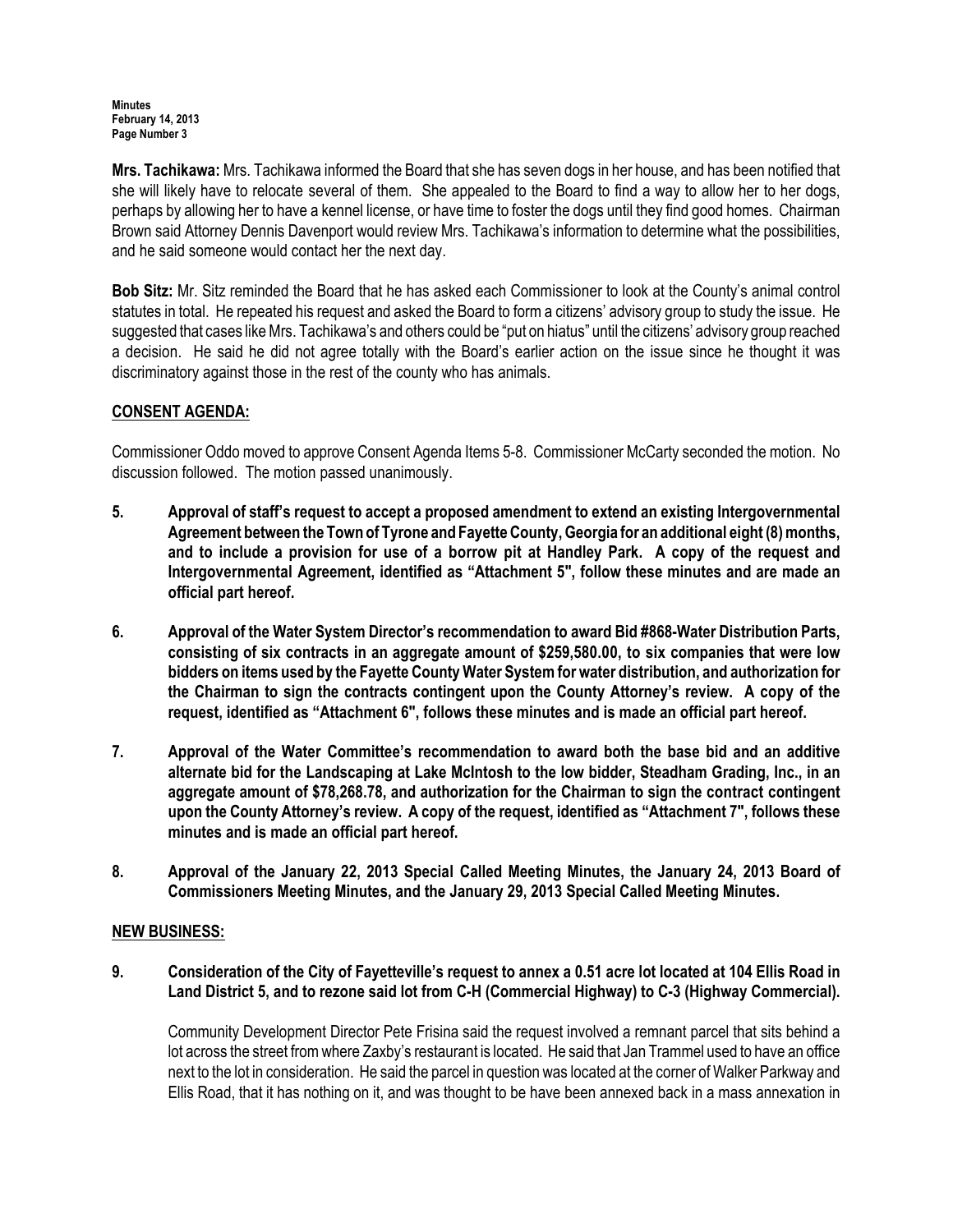the 1990s. He continued that this annexation was an effort to clean up an error. He said he understood that a restaurant was planned for the parcel of land that Jan Trammel's office use to be, and part of the parcel under consideration is needed for parking and stormwater. He said there was no major change in the land use or density, and it would not create any problem for the County. He recommended the Board let Fayetteville know that there is no problem with the annexation.

Commissioner Ognio moved to accept the annexation of the land lot at 104 Ellis Road, Land District 5, and to rezone said lot from C-H (Commercial Highway) to C-3 (Highway Commercial). Commissioner Barlow seconded the motion. No discussion followed. The motion passed unanimously. A copy of the request, identified as "Attachment 8", follows these minutes and is made an official part hereof.

## 10. Consideration of the County Administrator's recommendation to restructure the current Pension Committee to include the Chairman of the Board of Commissioners or his/her Designee, Human Resources Director, Finance Director, County Administrator, and an Employee appointed by the County Administrator.

County Administrator Rapson briefly discussed his request with the Board saying it realigns the membership of the Pension Committee to agree with the actual plan documents for the retirement plans that are currently existing.

Commissioner Barlow moved to accept the County Administrator's recommendation to restructure the current Pension Committee to include the Chairman of the Board of Commissioners or his/her Designee, Human Resources Director, Finance Director, County Administrator, and an Employee appointed by the County Administrator. Commissioner McCarty seconded the motion. No discussion followed. The motion passed unanimously. A copy of this request, identified as "Attachment 9", follows these minutes and is made an official part hereof.

## 11. Consideration of the County Clerk's recommendation to fill one vacated position on the Fayette County Ethics Board.

Chairman Brown reminded the Board that the County has two alternates for the Ethics Boards who were appointed by the last Board of Commissioners. He stated that Mrs. Larris Marks filled in for a vacancy that was formerly held by Mayor Dan Langford, and that she was the alternate for the last Ethics Hearing. He recommended that the Board of Commissioners keep Mrs. Marks in that position since she did a wonderful job and is highly qualified.

Commissioner Oddo agreed with Chairman Brown saying he thought Mrs. Marks did an outstanding job. He commented on both Mrs. Marks' and Ms. Coston's qualifications, but concluded that since Mrs. Marks was appointed that it would be wise to keep her in the position.

Commissioner Oddo's statement was accepted as a motion to appoint Mrs. Marks to the Ethics Board. Commissioner Barlow seconded the motion. No discussion followed. The motion passed unanimously. A copy of the request, identified as "Attachment 10", follows these minutes and is made an official part hereof.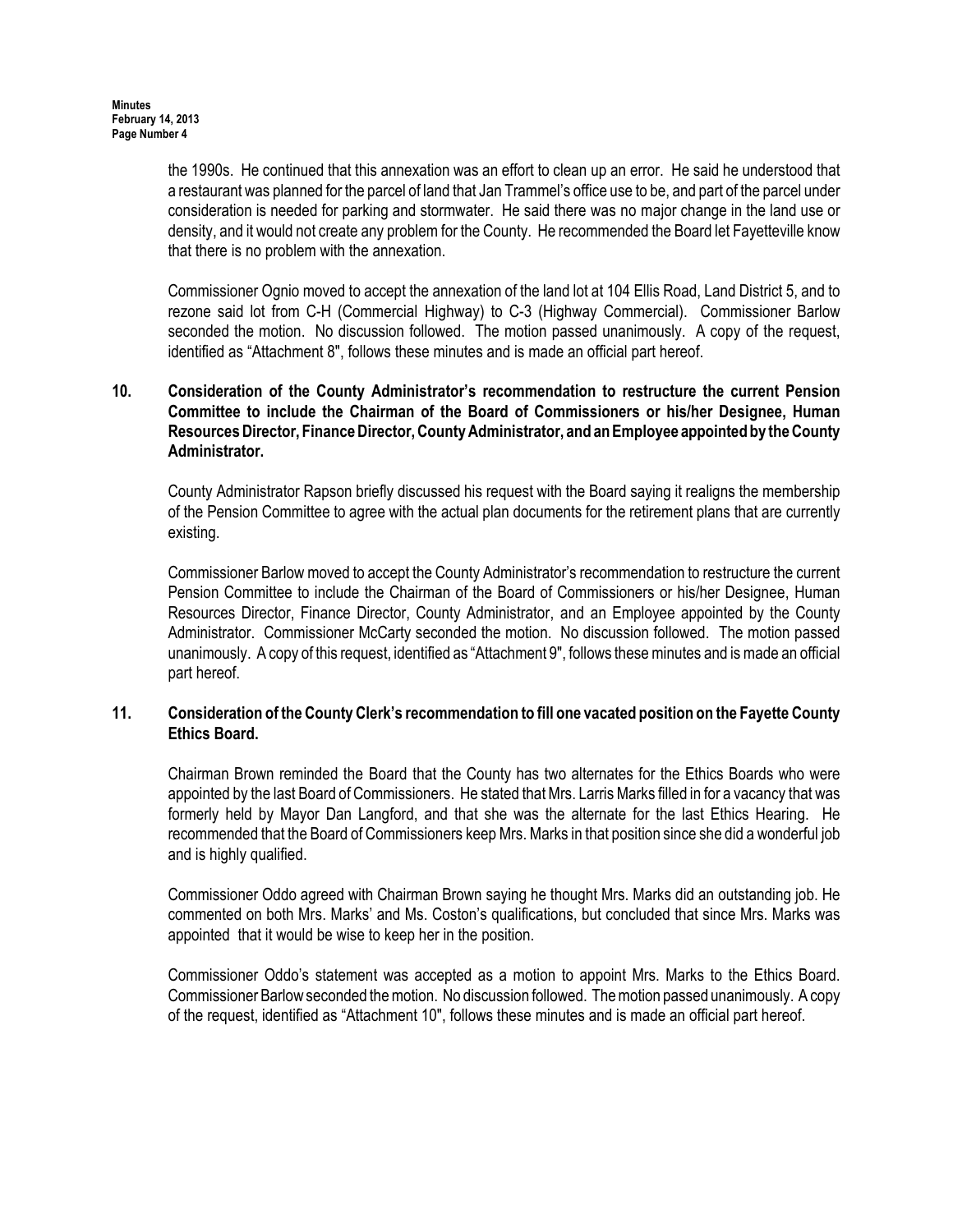## 12. Consideration of the County Clerk's request to fill one new position, for a three-year term, on the McIntosh Trail Community Service Board.

Chairman Brown noted that the County has not issued a press release advertising the position. He thought that an upcoming agenda should have consideration to automatically advertise these types of posts as they become available. County Administrator Rapson replied that he was going to address this issue under Administrator's Reports that as a matter of Board policy that staff would automatically begin advertising through press releases all appointments to county boards and / or appointed positions from now on. He added that when a position comes up vacant, he would notify the Board during the Administrators' reports and the Board could choose to designate a Commissioner to sit on a selection board.

Chairman Brown moved to instruct the County Clerk to advertise the post via press release in order to have some applicants. Commissioner McCarty seconded the motion. No discussion followed. The motion passed unanimously. A copy of the request, identified as "Attachment 11", follows these minutes and is made an official part hereof.

## 13. Consideration of Commissioner David Barlow's recommendation to appoint Mrs. Gina Martin and Mr. Clarence Leathers to the Fayette County Library Board, with four-year terms, and with each appointment to begin on January 1, 2013 and to expire on December 31, 2016.

Commissioner Barlow introduced Library Director Chris Snell to the Board and commented on his recent work with Ms. Snell while interviewing applicants for the Library Board. Mr. Barlow commended Mrs. Gina Martin and Mr. Clarence Leathers and their qualifications for the nominations. Ms. Snell commented on the advertising process, introduced Library Board Chairwoman Jean White, spoke about the nominees, and spoke about the future direction of the Library Board. Mr. Leathers stated he was happy for the opportunity to serve the citizens of Fayette County.

Commissioner Barlow's comments were accepted as the motion to appoint Mrs. Gina Martin and Mr. Clarence Leathers to the Fayette County Library Board. Commissioner McCarty seconded the motion. No discussion followed. The motion passed unanimously. A copy of the request, identified as "Attachment 12", follows these minutes and is made an official part hereof.

# ADMINISTRATOR'S REPORTS:

Provision of the January 23, 2013 Ethics Board Minutes and Order to the Board: County Clerk Floyd Jones reported to the Board that County Ordinance 2010-10 required him to give the minutes and the order from the January 23, 2013 Ethics Board Hearings to the Board of Commissioners. He then asked the County Marshal to provide each Board member with both documents in fulfillment of his duty.

Update on the Administration Complex's Security System: County Administrator Steve Rapson reported that staff was just about to finalize the security system with the doors for the access internally within the building; explaining that the work should be complete within the next week or so. Commissioner Brown added that the Administration Complex was probably the least secure government building in the United States and he commented on the numbers of ways to get into the building. He said staff was trying to create some levels of security within the building. Mr. Rapson replied that it was fine to be transparent, but there is also a need to be secure.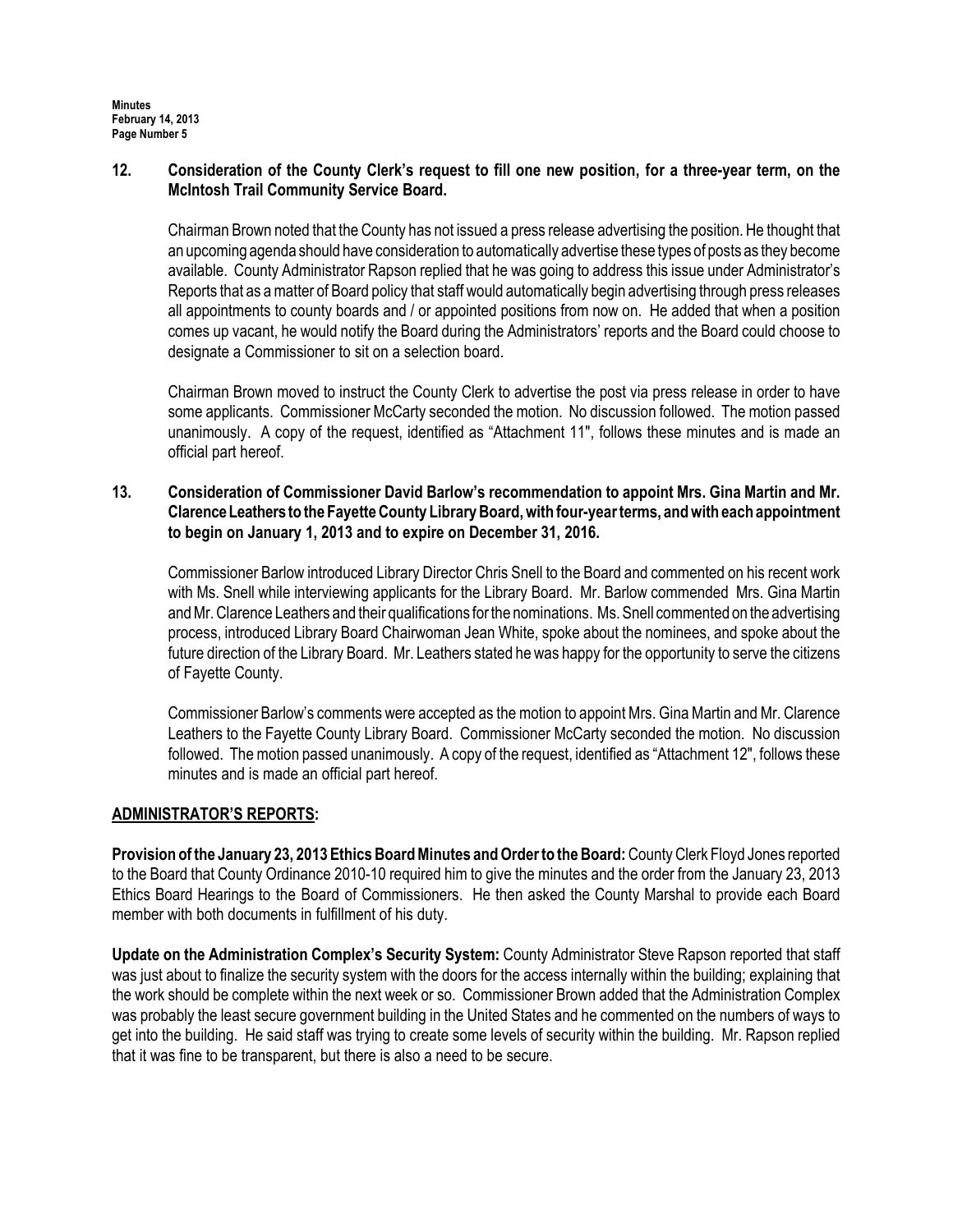**Minutes** February 14, 2013 Page Number 6

#### ATTORNEY'S REPORTS:

Executive Session: Attorney Dennis Davenport reported that he had six items of Executive Session: two involving threatened litigation, three involving pending litigation and one as to review the Executive Session Minutes from January 24, 2013.

#### COMMISSIONERS' REPORTS:

Commissioner Charles Oddo: Commissioner Oddo commented on the Stormwater Town Hall Meeting held on February 13, 2013. He said there was a huge turnout of citizens, and while it was a little passionate, he was thrilled to see everybody come. He hoped the people understood that the Board was trying to resolve the issue. He also commented on two of his long-term friends in the audience, Mr. and Mrs. White.

Commissioner Allen McCarty: Commissioner McCarty said one of his passions to fix in Fayette County pertains to the animal ordinances. He said he knew of two attorneys in Fayette County who have lost closings on homes because the County was limited to three dogs per address. He did not think that was a good thing for Fayette County, and he said the State of Georgia has a very reasonable set of animal control laws that Fayette County should adopt.

Commissioner Randy Ognio: Commissioner Ognio wished everyone a Happy Valentine's Day and said he appreciated them coming to the meeting.

Chairman Steve Brown: Commissioner Brown said he needed to appoint someone to review applications for the McIntosh Trail Community Service Board. Commissioner McCarty volunteered to review the applications. Chairman Brown assigned Commissioner Brown to review the applications. Chairman Brown congratulated Senator Ronnie Chance and his wife on the birth of the baby girl, Isabella. He also spoke of the recent death of Dr. Ferrol Sams, Jr. who passed away at 90 years of age. Chairman Brown then read a portion of Dr. Sam's book entitled The Passing: Perspectives of Rural America and commented on that passage.

## EXECUTIVE SESSION:

Litigation: Commissioner Barlow moved to recess into Executive Session. Commissioner Ognio seconded the motion. No discussion followed. The motion passed unanimously.

The Board recessed into Executive Session at 4:00 p.m. and returned to Official Session at 4:42 p.m.

Return to Regular Scheduled Meeting: Commissioner Ognio moved to exit Executive Session and reconvene into Regular meeting. Commissioners McCarty and Barlow seconded the motion. No discussion followed. The motion passed unanimously.

Strike a Sentence from Executive Session Minutes: Commissioner Barlow moved to instruct the County Clerk that he no longer has to provide the minutes that the Commissioners need to review. County Attorney Dennis Davenport advised the Board on how to revise the motion. Commissioner Barlow amended the motion for the Board to ask the County Clerk to strike the sentence where he has provided January  $10<sup>th</sup>$  and January  $22<sup>nd</sup>$  minutes into the Executive Sessions that the Board needs to review. Commissioner McCarty seconded the motion. No discussion followed. The motion passed unanimously.